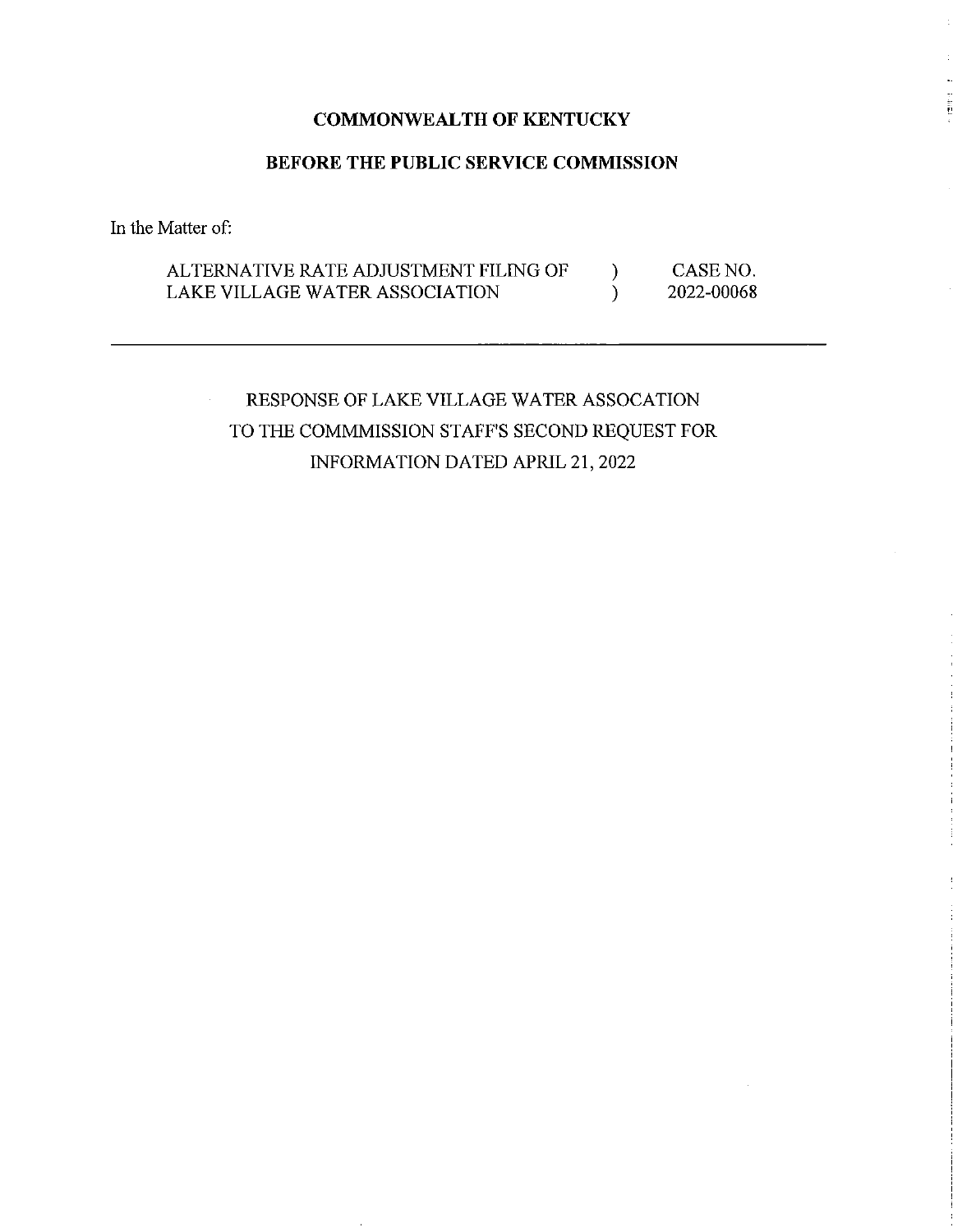## **COMMONWEALTH OF KENTUCKY**

### **BEFORE THE PUBLIC SERVICE COMMISSION**

In the Matter of:

#### ALTERNATIVE RATE ADJUSTMENT FILING OF LAKE VILLAGE WATER ASSOCIATION )  $\lambda$ CASE NO. 2022-00068

## **VERIFICATION OF MIKED. SANFORD, MPA**

COMMONWEALTH OF KENTUCKY COUNTY OF MERCER ) ) )

Mike D. Sanford, MPA, Executive Director of Lake Village Water Association, states that he has supervised the preparation of certain responses to the Request for Information in the abovereferenced case and that the matters and things set forth therein are true and accurate to the best of his knowledge, information and belief, formed after reasonable inquiry. nest for Information in the above-<br>
are true and accurate to the best of<br>
e inquiry.

 $\frac{\sum_{i=1}^{n} p_i}{\sum_{i=1}^{n} p_i}$ Mike D. **o.** 

The foregoing Verification was signed, acknowledged and sworn to before me this  $\frac{A}{A}$  day of May, 2022, by Mike D. Sanford, MPA.



Commission expiration: 3/3/2626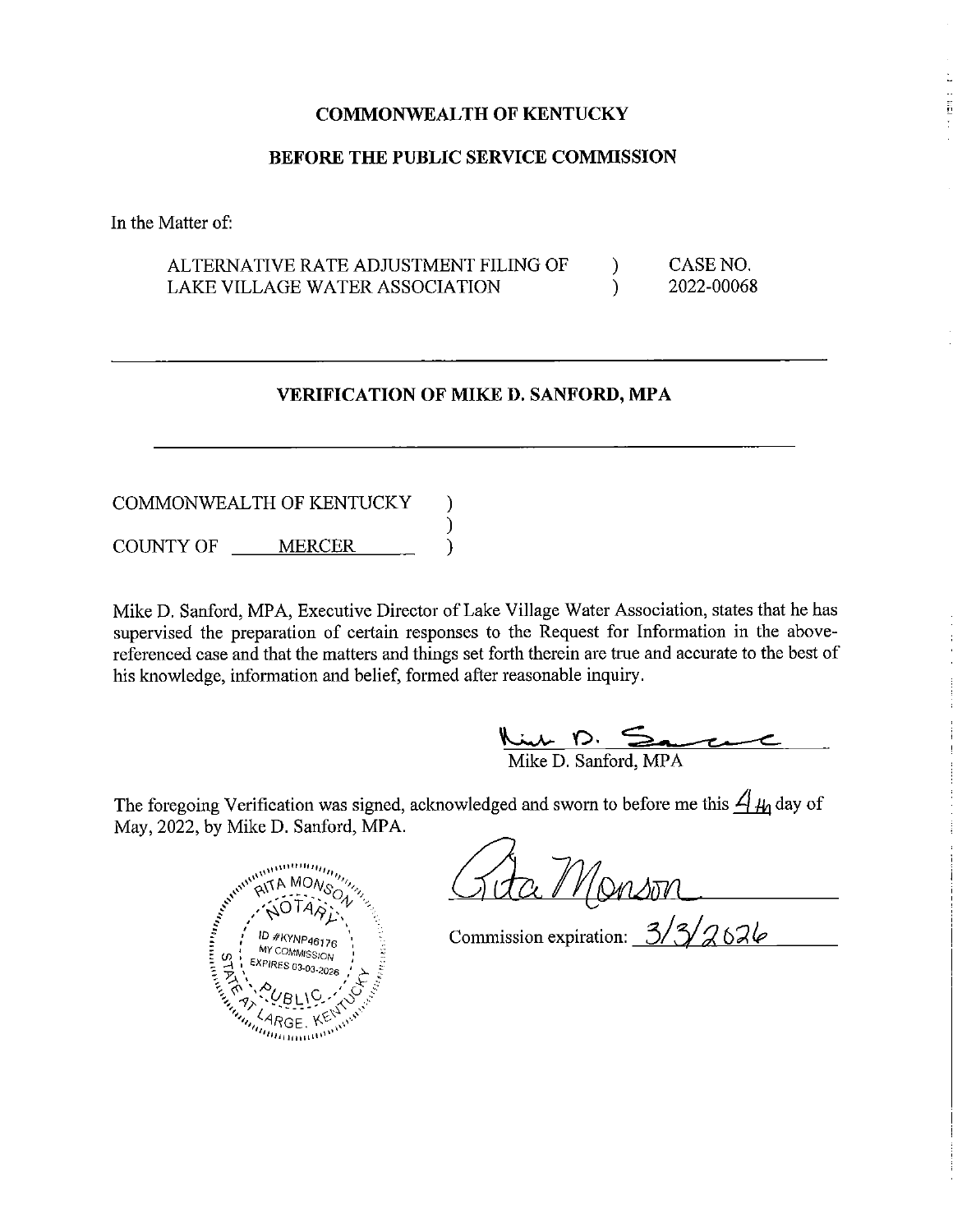# **Lake Village Water Association Case No. 2022-00068 Commission Staff's Second Request for Information**

**Witness:** Mike D. Sanford, MPA

1. Refer to Lake Village Water's Audited Financial Statements, December 31, 2020, Notes to the Financial Statements, Note 11, Retirement Plan at 11. Lake Village Water provides a Simple Employee Pension Individual Retirement Account (IRA) to its employees and contributes up to 10 percent of each employee's salary. Provide Lake Village Water's percentage IRA contribution by employee for the calendar years 2019– 2021.

### **Response:**

| 2019                   |                                                     |                                               |
|------------------------|-----------------------------------------------------|-----------------------------------------------|
| <b>Employee</b>        | <b>Employer Contribution</b> Percent Contribution   |                                               |
| <b>Lorne Patterson</b> | \$5,448.23                                          | 10%                                           |
| <b>Colby Harper</b>    | \$6,022.68                                          | 10%                                           |
| <b>Kim Todd</b>        | \$4,153.48                                          | 10%                                           |
| <b>Jacob Newsome</b>   | \$1,982.30                                          | 10%                                           |
| <b>Mike Sanford</b>    | \$9,562.52                                          | 10%                                           |
| <b>Rita Monson</b>     | \$5,259.79                                          | 10%                                           |
| 2020                   |                                                     |                                               |
| <b>Employee</b>        | <b>Employer Contribution</b> Percent Contribution   |                                               |
| <b>Lorne Patterson</b> | \$5,990.48                                          | 10%                                           |
| <b>Colby Harper</b>    | \$5,634.20                                          | 10%                                           |
| <b>Kim Todd</b>        | \$4,320.02                                          | 10%                                           |
| <b>Mike Sanford</b>    | \$9,799.53                                          | 10%                                           |
| <b>Rita Monson</b>     | \$5,411.99                                          | 10%                                           |
| 2021*                  |                                                     |                                               |
| <b>Employee</b>        | <b>Employer Contribution</b> Percent Contribution   |                                               |
| <b>Lorne Patterson</b> |                                                     |                                               |
| <b>Colby Harper</b>    | <i>*The Association has not made a contribution</i> |                                               |
| <b>Kim Todd</b>        | for 2021, but will be making a contribution to      |                                               |
| <b>Jacob Newsome</b>   |                                                     | the employee retirement accounts by mid 2022. |
| <b>Mike Sanford</b>    |                                                     |                                               |
| <b>Rita Monson</b>     |                                                     |                                               |